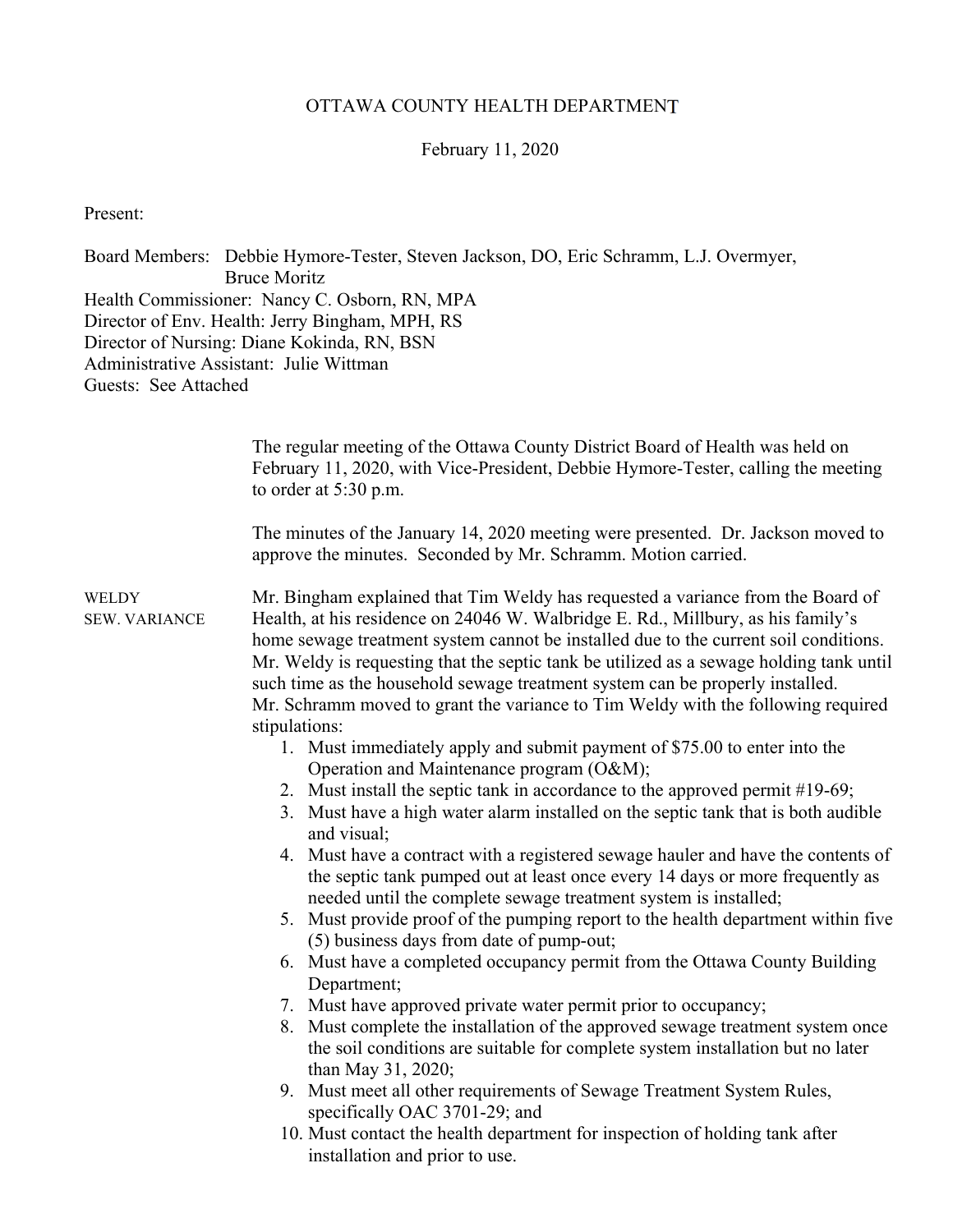Seconded by Dr. Jackson. Motion carried.

| LENKE<br><b>SEW. VARIANCE</b>                                      | Mr. Bingham explained that Micah Lenke has requested a variance from the Board of<br>Health, at his residence on 10399 W. Cullman Rd., Oak Harbor, as his family's home<br>sewage treatment system cannot be installed due to the current soil conditions. He<br>added that the Lenke's request that the septic tank be utilized as a sewage holding<br>tank until such time as the household sewage treatment system can be properly<br>installed will only be utilized if the system cannot be completed prior to March due to<br>weather. Dr. Jackson moved to grant the variance to Micah Lenke, to become<br>effective in March 2020, with the following required stipulations:<br>1. Must immediately apply and submit payment of \$75.00 to enter into the<br>Operation and Maintenance program (O&M);<br>2. Must install the septic tank in accordance to the approved permit #19-78;<br>3. Must have a high water alarm installed on the septic tank that is both audible<br>and visual;<br>4. Must have a contract with a registered sewage hauler and have the contents of<br>the septic tank pumped out at least once every 14 days or more frequently as<br>needed until the complete sewage treatment system is installed;<br>5. Must provide proof of the pumping report to the health department within five<br>(5) business days from date of pump-out;<br>6. Must have a completed occupancy permit from the Ottawa County building<br>department;<br>7. Must have approved private water permit prior to occupancy;<br>8. Must complete the installation of the approved sewage treatment system once<br>the soil conditions are suitable for complete system installation but no later<br>than May 31, 2020;<br>9. Must meet all other requirements of Sewage Treatment System Rules,<br>specifically OAC 3701-29; and<br>10. Must contact the health department for inspection of holding tank after<br>installation and prior to use.<br>Seconded by Mr. Overmyer. Motion carried. |
|--------------------------------------------------------------------|----------------------------------------------------------------------------------------------------------------------------------------------------------------------------------------------------------------------------------------------------------------------------------------------------------------------------------------------------------------------------------------------------------------------------------------------------------------------------------------------------------------------------------------------------------------------------------------------------------------------------------------------------------------------------------------------------------------------------------------------------------------------------------------------------------------------------------------------------------------------------------------------------------------------------------------------------------------------------------------------------------------------------------------------------------------------------------------------------------------------------------------------------------------------------------------------------------------------------------------------------------------------------------------------------------------------------------------------------------------------------------------------------------------------------------------------------------------------------------------------------------------------------------------------------------------------------------------------------------------------------------------------------------------------------------------------------------------------------------------------------------------------------------------------------------------------------------------------------------------------------------------------------------------------------------------------------------------------------------------------------------|
| <b>ACTIVITY REPORTS</b>                                            | Ms. Osborn explained that due to recent departmental vacancies, the January activity<br>reports for Nursing and Environmental Health are not available. The January and<br>February reports will be presented at the March Board of Health Meeting.                                                                                                                                                                                                                                                                                                                                                                                                                                                                                                                                                                                                                                                                                                                                                                                                                                                                                                                                                                                                                                                                                                                                                                                                                                                                                                                                                                                                                                                                                                                                                                                                                                                                                                                                                      |
| ODA RFE SURVEY                                                     | Mr. Bingham reported that the Ohio Department of Agriculture (ODA) surveyed the<br>Retail Food Establishment (RFE) Program from December 2 through December 12,<br>2019. The health department passed the survey with no action items for correction.                                                                                                                                                                                                                                                                                                                                                                                                                                                                                                                                                                                                                                                                                                                                                                                                                                                                                                                                                                                                                                                                                                                                                                                                                                                                                                                                                                                                                                                                                                                                                                                                                                                                                                                                                    |
| <b>FISCAL REPORTS</b><br>1. HH Accts. Recv.<br>2. Financial Report | Ms. Osborn presented the January 2020 Home Health Accounts Receivable Report.<br>Ms. Osborn presented the January 2020 Board of Health Financial Report.                                                                                                                                                                                                                                                                                                                                                                                                                                                                                                                                                                                                                                                                                                                                                                                                                                                                                                                                                                                                                                                                                                                                                                                                                                                                                                                                                                                                                                                                                                                                                                                                                                                                                                                                                                                                                                                 |
| 2019 FUND<br><b>TRANSFERS</b>                                      | Ms. Osborn presented the 2019 Year End Fund Transfer Adjustments. (Attached)<br>Mr. Overmyer moved to approve the transfers. Seconded by Mr. Moritz. Motion<br>carried.                                                                                                                                                                                                                                                                                                                                                                                                                                                                                                                                                                                                                                                                                                                                                                                                                                                                                                                                                                                                                                                                                                                                                                                                                                                                                                                                                                                                                                                                                                                                                                                                                                                                                                                                                                                                                                  |
| PERSONNEL<br>1. T. Ashton, RN -<br>Vol Disability                  | Ms. Osborn requested Board approval on the following personnel items:<br>Teresa Ashton, RN, Public Health Nurse, has requested Voluntary Disability<br>Separation from the Board of Health, which gives her the right to be reinstated to a                                                                                                                                                                                                                                                                                                                                                                                                                                                                                                                                                                                                                                                                                                                                                                                                                                                                                                                                                                                                                                                                                                                                                                                                                                                                                                                                                                                                                                                                                                                                                                                                                                                                                                                                                              |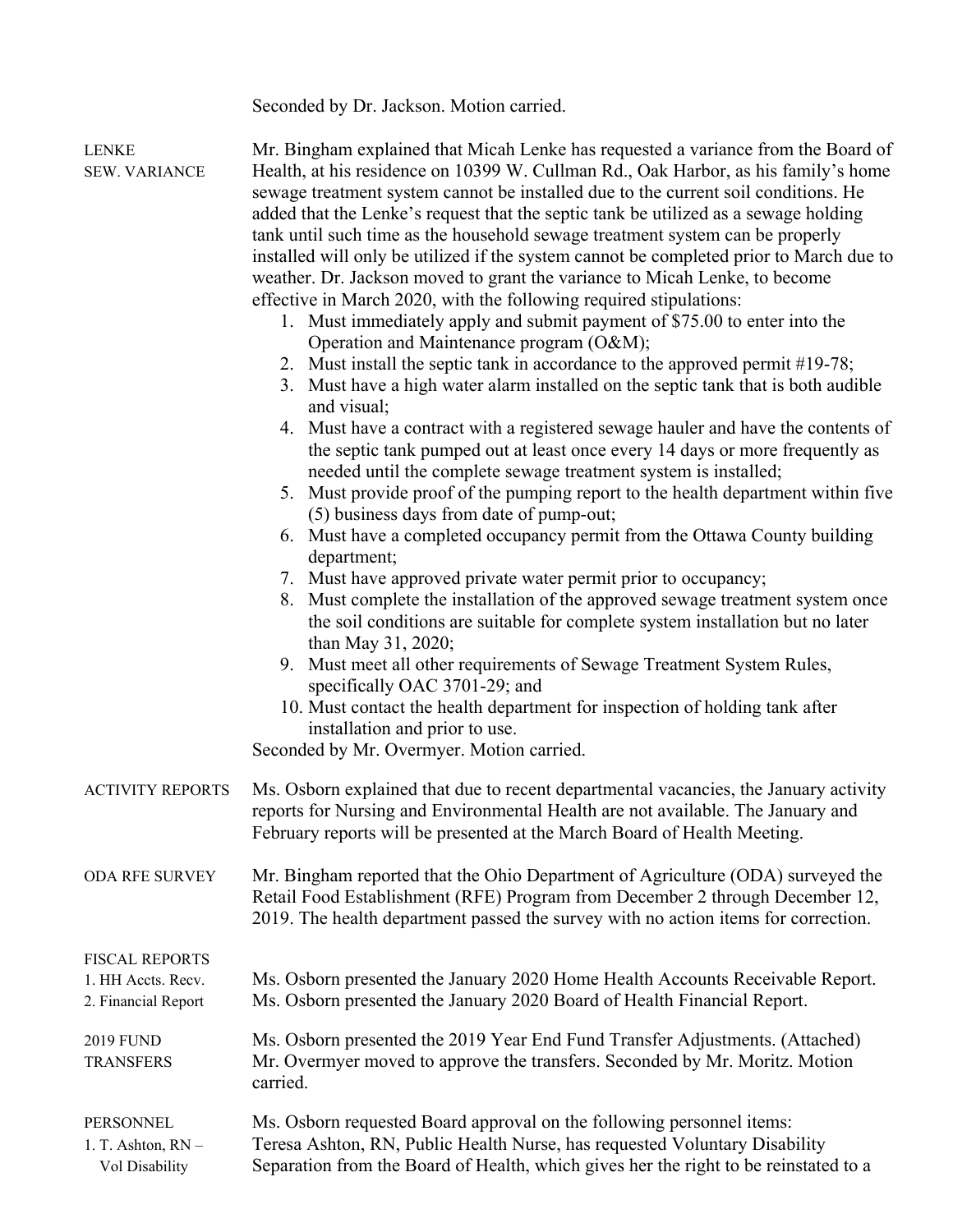| Separation                                                  | Public Health Nurse Position, should we have one available, for up to 2 years from<br>her request. Dr. Jackson moved to accept Teresa Ashton's resignation/Voluntary<br>Disability Separation, effective January 23, 2020. Seconded by Mr. Schramm. Motion<br>carried.                                                                                                                                      |
|-------------------------------------------------------------|-------------------------------------------------------------------------------------------------------------------------------------------------------------------------------------------------------------------------------------------------------------------------------------------------------------------------------------------------------------------------------------------------------------|
| 2. M. Daniels-Resign<br>Acct Clerk 3/<br>Clerical Supv      | Mary Daniels has resigned her position as Clerical Supervisor/Account Clerk 3,<br>effective January 31, 2020. Dr. Jackson moved to accept Mary Daniel's resignation.<br>Seconded by Mr. Overmyer. Motion carried.                                                                                                                                                                                           |
|                                                             | 3. N. Mendoza, RN-Hire Nichole Mendoza, RN, was selected to fill a Part-Time Intermittent Public Health<br>Nurse position. Dr. Jackson moved to hire Nichole Mendoza, RN, as a Part-Time<br>Intermittent Public Health Nurse, effective February 7, 2020. Seconded by<br>Mr. Schramm. Motion carried.                                                                                                       |
| 4. S. Glauser-Hire<br>Receptionist Temp                     | Sandra Glauser, a receptionist on loan from Riverview Nursing Home, was selected<br>to fill a Part-Time Intermittent Clerk position. Dr. Jackson moved to hire Sandra<br>Glauser as a Part-Time Intermittent Clerk, effective February 4, 2020. Seconded by<br>Mr. Schramm. Motion carried.                                                                                                                 |
| 5. D. Segaard-Hire<br>Clerical Supervisor                   | Dawn Segaard was selected to fill a vacant Office Manager/Clerical Supervisor<br>position. Dr. Jackson moved to hire Dawn Segaard as an Office Manager/Clerical<br>Supervisor, effective February 24, 2020. Seconded by Mr. Schramm. Motion carried.                                                                                                                                                        |
| 6. Clerical Spec Vacancy                                    | The Clerical Specialist vacancy left by the former receptionist still exists and this<br>opportunity is being utilized to adjust duties in the support staff to be more efficient<br>and have better back-up for their positions.                                                                                                                                                                           |
| <b>GRANTS /</b><br><b>CONTRACTS</b><br>1. 2020 OSS Contract | Ms. Osborn reported that the 2020 Ottawa Sandusky Seneca (OSS) Solid Waste<br>Program contract has been received for \$4,300. She requested Board approval to enter<br>into the OSS Contract. Mr. Overmyer moved to authorize Ms. Osborn to enter into a<br>contract with the OSS Management District for OSS Solid Waste Program Funding.<br>Seconded by Dr. Jackson. Motion carried.                      |
| 2. 2020 Falls Prevent                                       | Ms. Osborn informed the Board that the health department was not awarded the 2020<br>Falls Prevention Grant.                                                                                                                                                                                                                                                                                                |
| <b>BRANDING POLICY</b><br><b>ACCREDITATION</b>              | Mr. Bingham requested the Board approve a policy for the Ottawa County Health<br>Department, which details how the health department will be branded, adding the<br>logo to documents, mission statements, etc., as a component of the Public Health<br>Accreditation Board (PHAB) Accreditation process. Dr. Jackson moved to approve<br>the PHAB Branding Policy. Seconded by Mr. Moritz. Motion carried. |
| 2019 Nc0v - CORONA                                          | Ms. Osborn reported on the current situation of the nCoV (Corona Virus) outbreak,<br>explaining that this has not affected Ottawa County at this time. She explained the<br>CDC recommendations for isolation and quarantine measures and added that this is<br>why we have our Epidemiologist/Emergency Preparedness Coordinator.                                                                          |
| 2021 BUDGET                                                 | Ms. Osborn stated that the finance committee of Mr. Moritz and Ms. Hymore-Tester,<br>will need to meet in March to begin preparation for the 2021 Board of Health budget.                                                                                                                                                                                                                                   |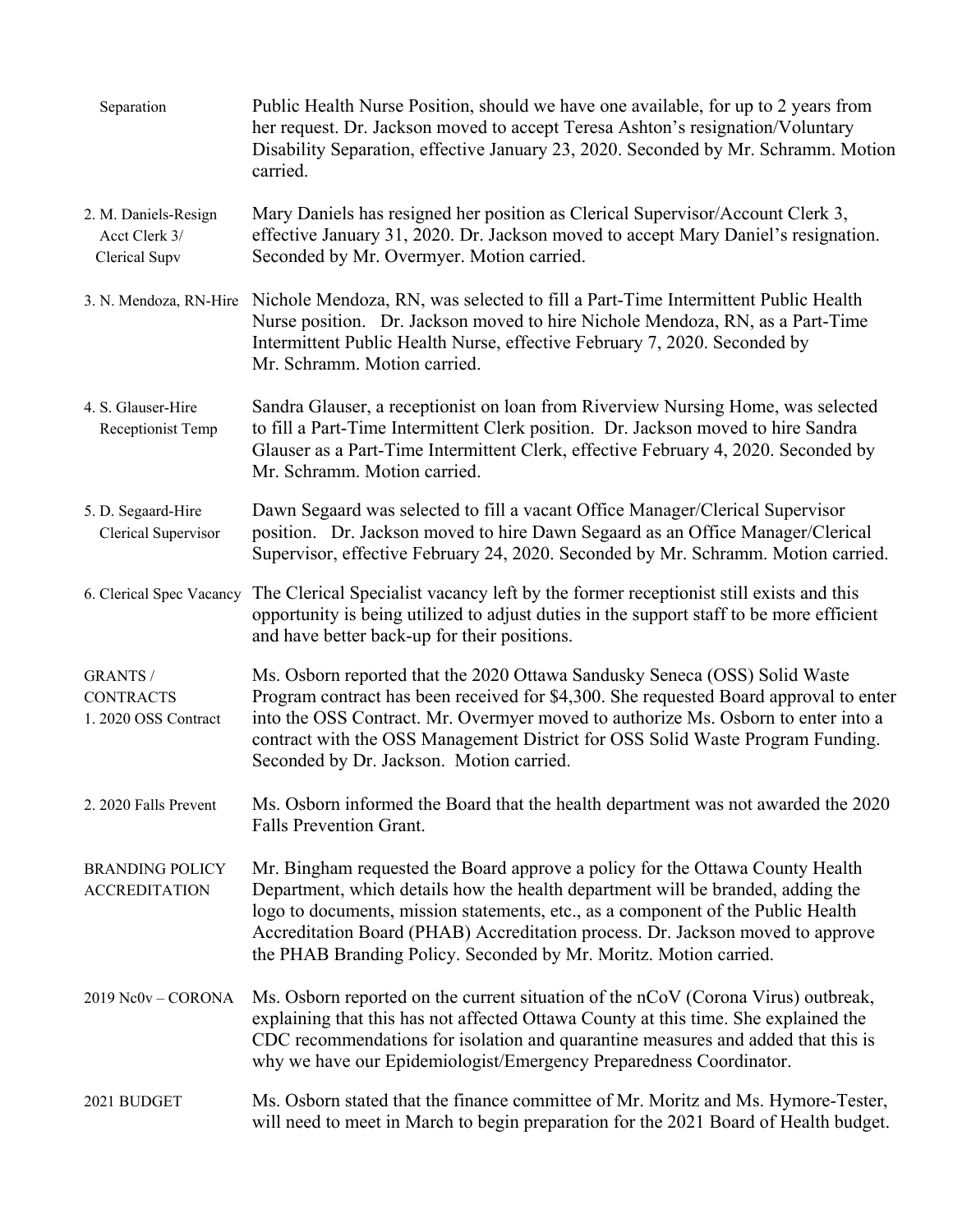| <b>HEALTH COMM</b><br><b>SUCCESSION PLAN</b> |                                                                     |                                                       | Ms. Osborn distributed a notice of intent to retire, effective June 30, 2020, and<br>requested volunteers to serve on the search committee with Mr. Deerhake.<br>Ms. Hymore-Tester and Dr. Jackson volunteered to serve on the search committee for<br>potential candidates for interviews for the Health Commissioner position. |
|----------------------------------------------|---------------------------------------------------------------------|-------------------------------------------------------|----------------------------------------------------------------------------------------------------------------------------------------------------------------------------------------------------------------------------------------------------------------------------------------------------------------------------------|
| <b>MEETINGS</b>                              |                                                                     |                                                       | Dr. Jackson moved to approve attendance at the following meetings:                                                                                                                                                                                                                                                               |
|                                              | 02/14/20<br>02/19/20                                                | Brown)                                                | AOHC Public Affairs - Columbus (Osborn)<br>ODH Campground Training - Bowling Green (Bingham,                                                                                                                                                                                                                                     |
|                                              |                                                                     | Seconded by Mr. Schramm. Motion carried.              |                                                                                                                                                                                                                                                                                                                                  |
| <b>BILL APPROVALS</b>                        | carried.                                                            |                                                       | Mr. Overmyer moved to pay the bills. (Attached) Seconded by Mr. Moritz. Motion                                                                                                                                                                                                                                                   |
|                                              |                                                                     |                                                       | Mr. Overmyer moved to enter into Executive Session to discuss pending litigation.<br>Seconded by Dr. Jackson. Roll call vote: Ms. Hymore-Tester-yes, Dr. Jackson-yes,<br>Mr. Schramm-yes, Mr. Overmyer-yes, Mr. Moritz-yes. Motion carried.                                                                                      |
|                                              | carried.                                                            |                                                       | Mr. Schramm moved to enter into open session. Seconded by Dr. Jackson. Motion                                                                                                                                                                                                                                                    |
|                                              | Next Meeting Date                                                   | March 10, 2020 at 5:30 p.m.                           |                                                                                                                                                                                                                                                                                                                                  |
|                                              |                                                                     | Being no further business, the meeting was adjourned. |                                                                                                                                                                                                                                                                                                                                  |
|                                              | Respectfully Submitted,                                             |                                                       |                                                                                                                                                                                                                                                                                                                                  |
|                                              | Nancy C. Osborn, RN, MPA<br><b>Health Commissioner</b><br>Secretary |                                                       | Debbie Hymore-Tester<br>Vice-President                                                                                                                                                                                                                                                                                           |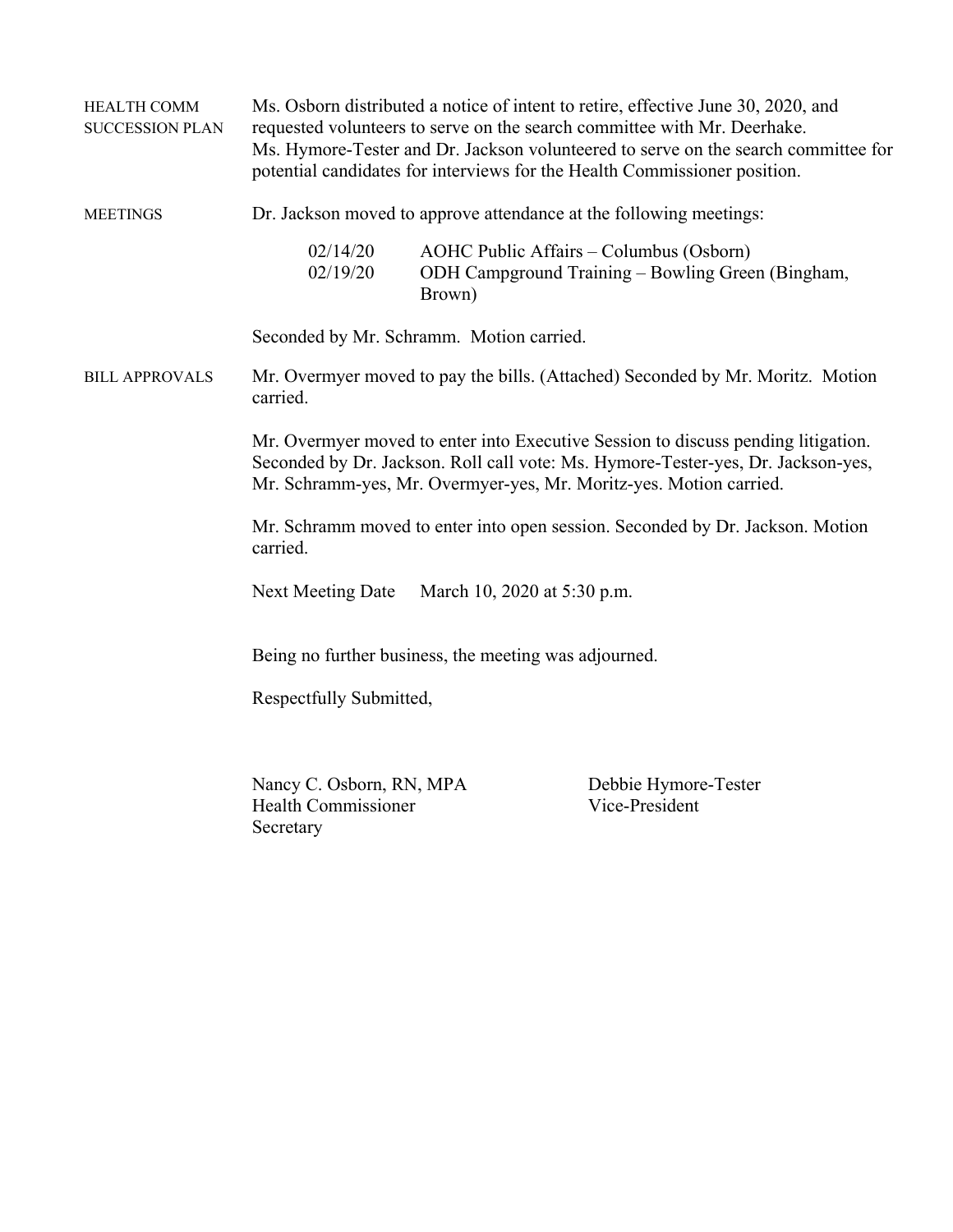

# **OTTAWA COUNTY BOARD OF HEALTH f**<br>**f**<br>**F**<br>**1 F**<br>**F**<br>**F**<br>**F February 11, 2020**

**Print Name Business Name** e Punt Auto<br>Welly Auto  $\left| \cdot \right|$ 

Business Name<br>Lenve Family Far<br>Automatic S6 Lenke Family U  $\mathcal O$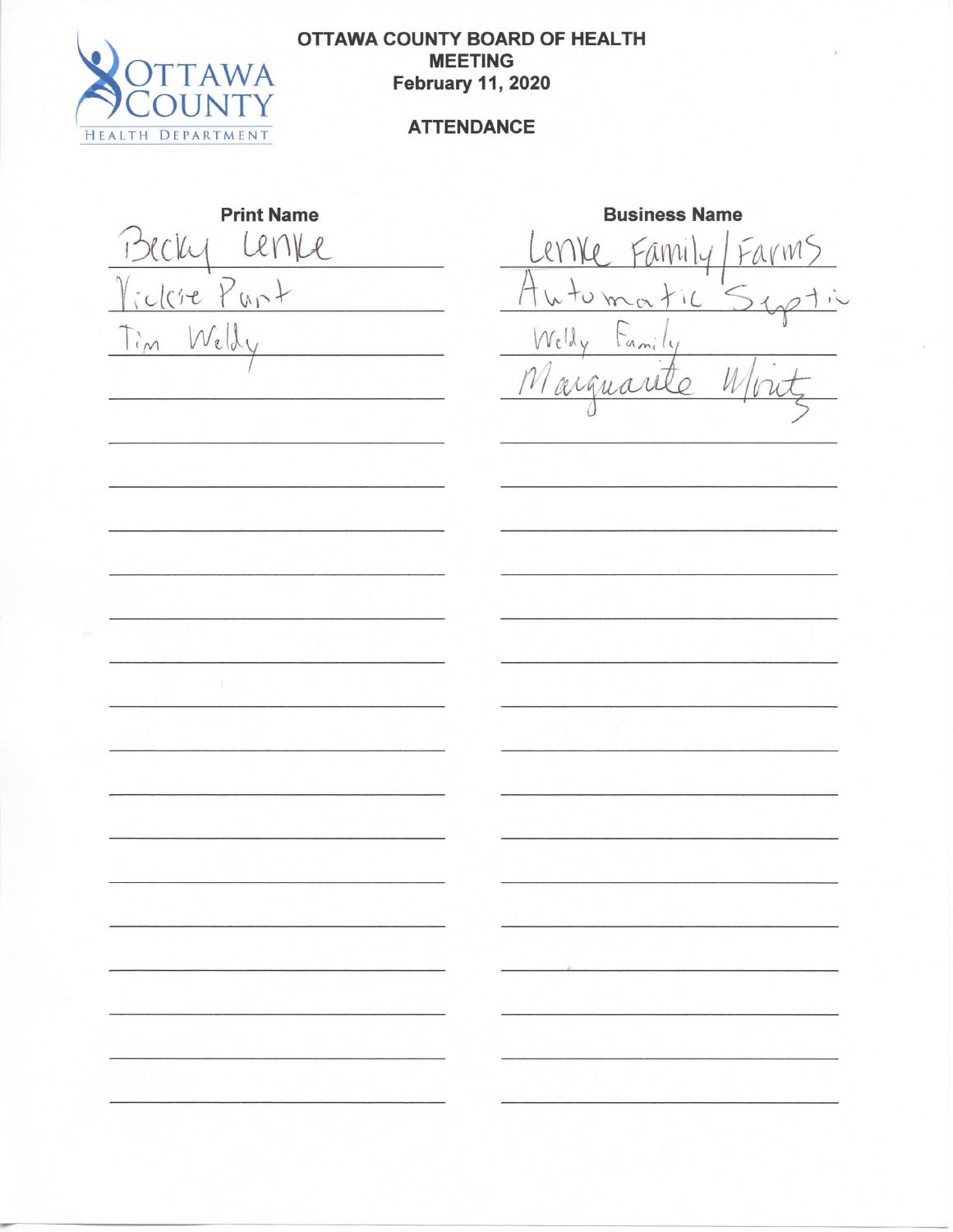### **OTTAWA COUNTY HEALTH DEPARTMENT 2019 YEAR END FUND TRANSFER RECONCILIATION ADJUSTMENT February 11, 2020**

|                 | <b>FROM FUND:</b>            | <b>TO FUND:</b> |                 | <b>AMOUNT</b>    |
|-----------------|------------------------------|-----------------|-----------------|------------------|
| 036.0081.530800 | <b>Food Service</b>          | 004.1001.401300 | Board of Health | \$<br>27,866.00  |
| 040.0084.530900 | <b>Public Health Nursing</b> | 004.1001.401300 | Board of Health | \$<br>29,319.00  |
| 043.0281.530100 | <b>Family Planning</b>       | 004.1001.401300 | Board of Health | \$<br>7,353.00   |
| 045.0085.531500 | <b>Private Water</b>         | 004.1001.401300 | Board of Health | \$<br>8,329.00   |
| 050.0087.531300 | <b>EPSDT</b>                 | 004.1001.401300 | Board of Health | \$<br>437.00     |
| 061.0092.530800 | <b>MHPs</b>                  | 004.1001.401300 | Board of Health | \$<br>295.00     |
| 063.0139.530900 | Home Health                  | 004.1001.401300 | Board of Health | \$<br>64,355.00  |
| 064.0094.531200 | WIC.                         | 004.1001.401300 | Board of Health | \$<br>16,621.00  |
| 076.0142.530200 | Pools                        | 004.1001.401300 | Board of Health | \$<br>1,356.00   |
| 090.0239.530100 | <b>Get Vaccinated</b>        | 004.1001.401300 | Board of Health | \$<br>2,356.00   |
| 091.0116.530800 | Camps                        | 004.1001.401300 | Board of Health | \$<br>1,100.00   |
| 115.0137.530100 | Solid Waste                  | 004.1001.401300 | Board of Health | \$<br>446.00     |
| 117.0105.530900 | Sewage                       | 004.1001.401300 | Board of Health | \$<br>105,332.00 |
| 119.0107.531200 | PHI/PHEP                     | 004.1001.401300 | Board of Health | \$<br>15,349.00  |
|                 |                              |                 |                 |                  |

 $\frac{\$ 280,514.00}{}$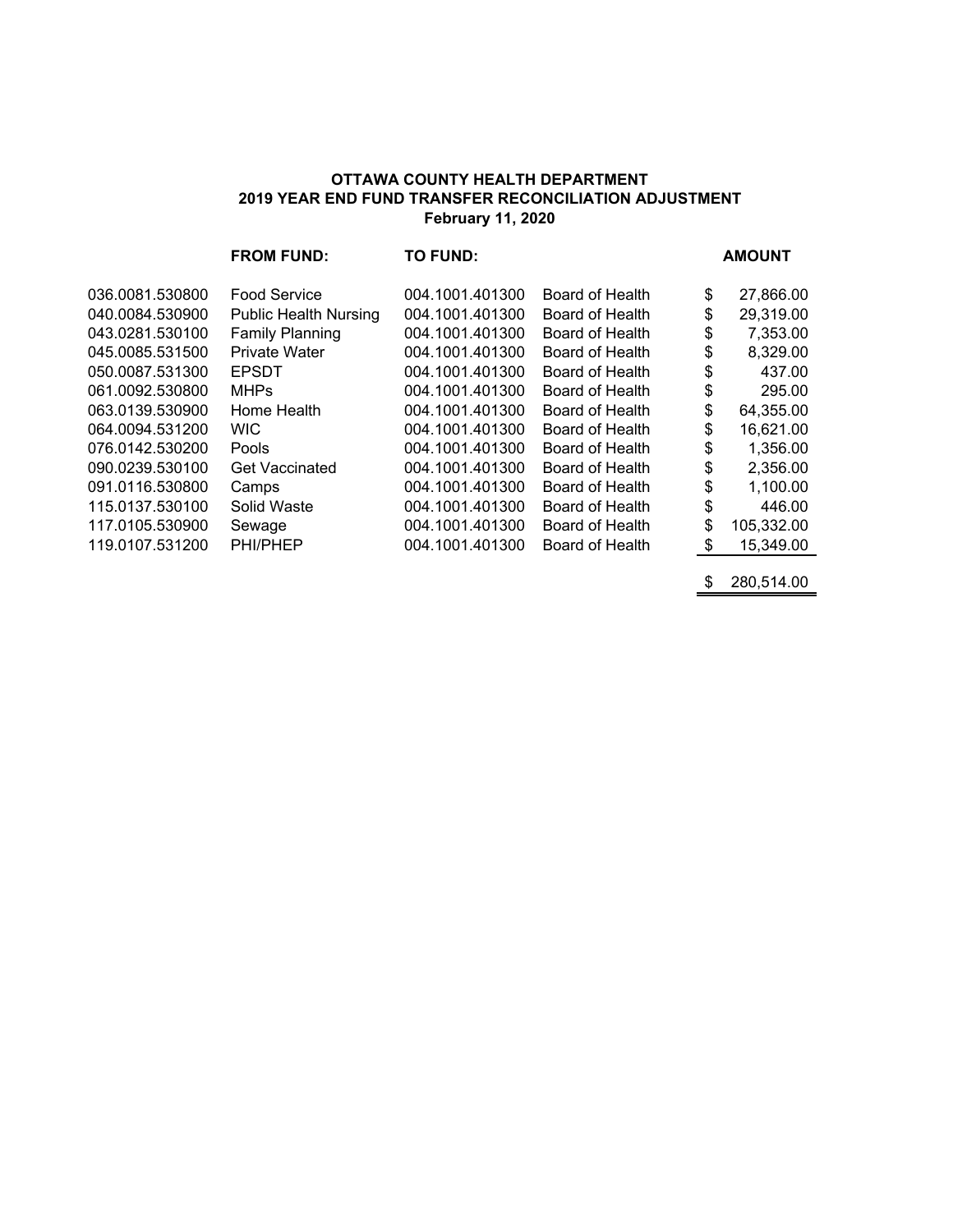### **OTTAWA COUNTY HEALTH DEPARTMENT 2019 YEAR END FUND TRANSFER RECONCILIATION ADJUSTMENT CAPITAL EQUIPMENT February 11, 2020**

| <b>FROM FUND:</b>                 | <b>TO FUND:</b>                 |   | <b>AMOUNT</b> |
|-----------------------------------|---------------------------------|---|---------------|
| 156.0109.534700 Capital Equipment | 004.1001.401300 Board of Health | S | 1,060.00      |
|                                   |                                 | S | 1,060.00      |